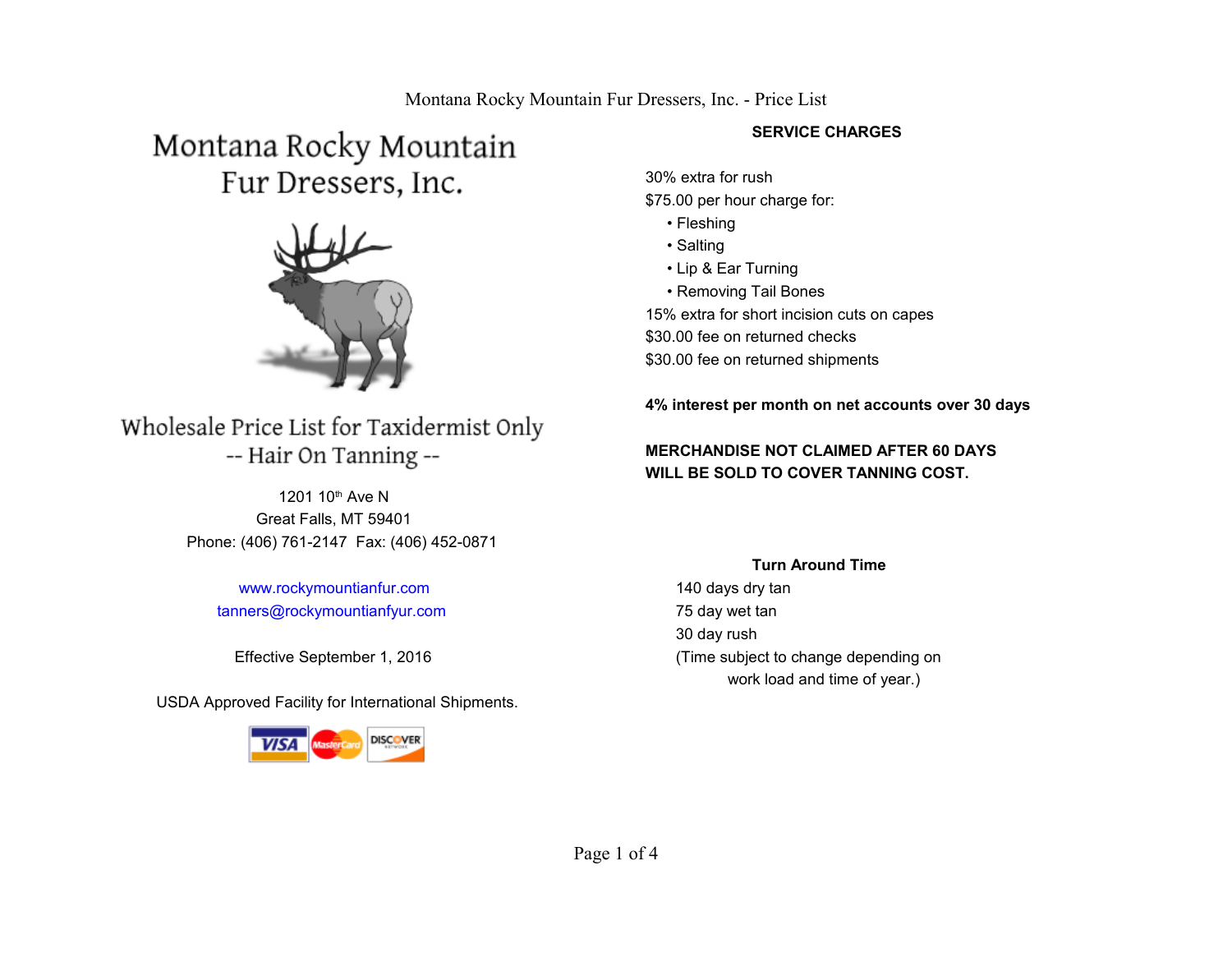# Montana Rocky Mountain Fur Dressers, Inc. - Price List

| <b>North American</b>                | <b>Capes</b> | Life Size/Rugs Full Skin |               | <b>Back Skin</b> | Fur   | 1/2 Life Size  |
|--------------------------------------|--------------|--------------------------|---------------|------------------|-------|----------------|
| Antelope                             | 42.50        | 151.30                   | 46.00         | 33.50            |       | 95.25          |
| Badger                               | 22.80        | 44.50                    |               |                  | 42.25 |                |
| Bear, Black 3' to 5 1/4'             | 56.30        | 29.30 Lin. Ft.           |               |                  |       | 29.30 Lin. Ft. |
| Bear, Black 5 1/2' & Over            | 56.30        | 30.40 Lin. Ft.           |               |                  |       | 30.40 Lin. Ff. |
| Bear, Grizzly & Kodiak 5' & Under    | 82.85        | 34.95 Lin. Ft.           |               |                  |       | 34.95 Lin. Ft. |
| Bear, Grizzly & Kodiak 5 1/2' & Over | 82.85        | 36.60 Lin. Ft.           |               |                  |       | 36.60 Lin. Ft. |
| Beaver                               |              | 60.70                    |               |                  | 57.45 |                |
| <b>Bighorn Sheep</b>                 | 68.50        | 264.90                   | 87.20         | 60.70            |       | 166.75         |
| Boar                                 | 82.85        | 239.75                   | 115.80        |                  |       | 158.10         |
| <b>Bobcat</b>                        | 26.05        | 46.65                    |               |                  | 44.45 |                |
| <b>Buffalo</b>                       | 436.50       | 1215.25                  | 11.65 Sq. Ft. |                  |       | 772.70         |
| Caribou                              | 78.50        | 319.00                   | 8.35 Sq. Ft.  |                  |       | 205.50         |
| Coyote                               | 27.10        | 53.10                    |               |                  | 50.85 |                |
| Dall Sheep                           | 70.70        | 270.55                   | 91.75         | 63.10            |       | 169.90         |
| Deer                                 | 45.00        | 164.50                   | 48.25         | 34.45            |       | 108.30         |
| <b>Desert Sheep</b>                  | 68.50        | 264.90                   | 78.20         | 60.70            |       | 166.75         |
| Elk                                  | 128.75       | 430.50                   | 8.75 Sq. Ft.  |                  |       | 275.95         |
| Fisher                               |              | 44.15                    |               |                  | 42.00 |                |
| Fox                                  | 23.80        | 45.25                    |               |                  | 43.10 | 33.35          |
| Javelina                             | 36.60        | 88.50                    | 74.20         |                  |       | 62.00          |
| Lynx                                 | 27.10        | 53.10                    |               |                  | 50.90 |                |
| Marten                               |              | 33.35                    |               |                  | 31.20 |                |
| <b>Mink</b>                          |              | 27.70                    |               |                  | 25.50 |                |
| Moose                                | 220.10       | 1098.40                  | 10.00 Sq. Ft. |                  |       | 710.10         |
| <b>Mountain Goat</b>                 | 85.50        | 370.75                   | 154.50        | 88.50            |       | 192.05         |
| Mountain Lion                        | 44.15        | 28.20 Lin. Ft.           |               |                  |       | 28.20 Lin. Ft. |
| Musk Ox                              | 358.75       | 1280.50                  |               |                  |       | 689.90         |
| Muskrat                              |              | 26.50                    |               |                  | 24.40 |                |
| Otter                                |              | 50.90                    |               |                  |       |                |
| Raccoon                              | 26.05        | 44.45                    |               |                  | 42.25 |                |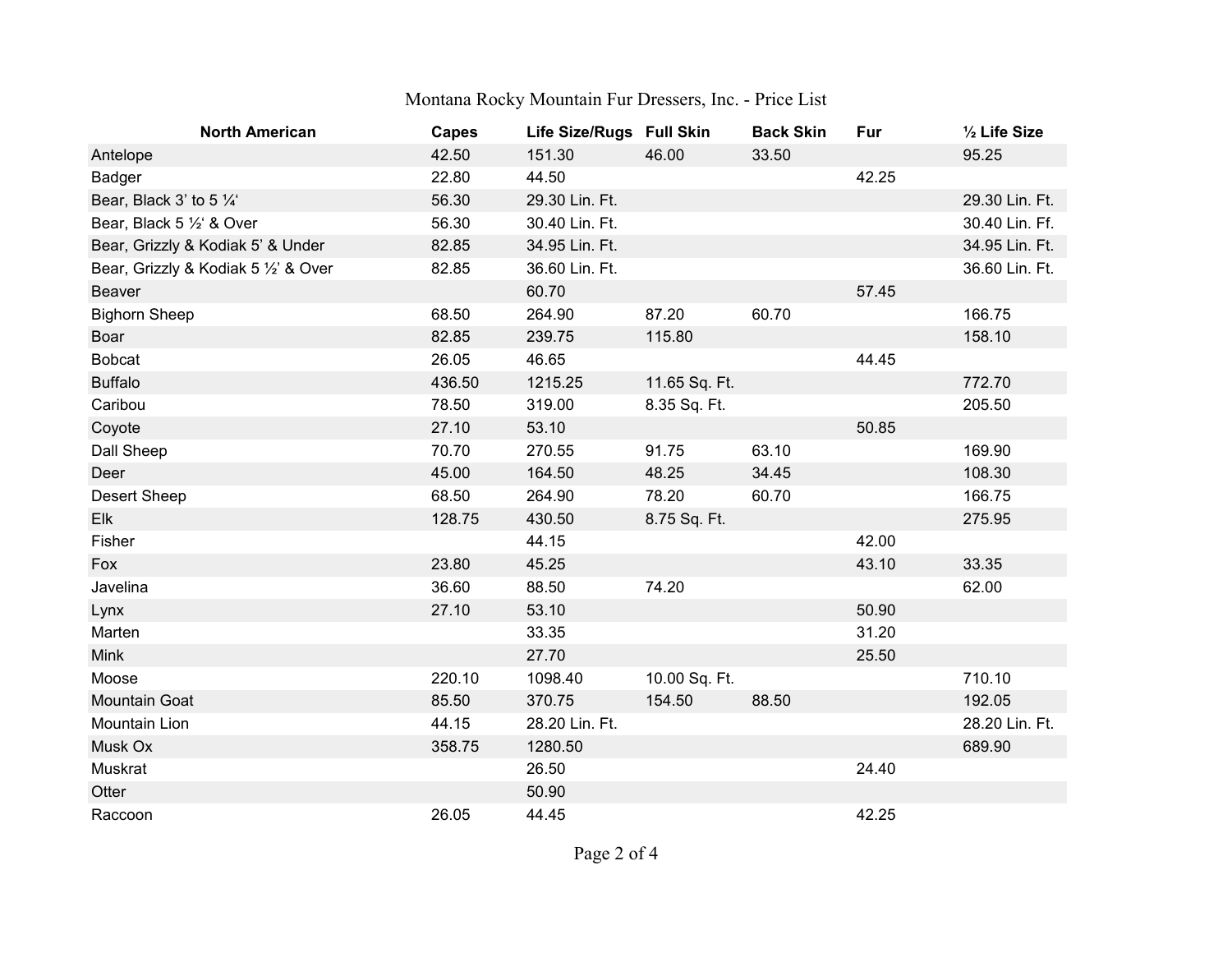# Montana Rocky Mountain Fur Dressers, Inc. - Price List

| <b>North American</b>       | <b>Capes</b> | Life Size/Rugs Full Skin |               | <b>Back Skin</b> | <b>Fur</b> | $\frac{1}{2}$ Life Size |
|-----------------------------|--------------|--------------------------|---------------|------------------|------------|-------------------------|
| Skunk (descenting required) |              | 44.45                    |               |                  | 42.25      |                         |
| <b>Steer</b>                | 210.00       |                          | 10.30 Sq. Ft. |                  |            |                         |
| Stone Sheep                 | 68.50        | 264.90                   | 87.45         | 60.95            |            | 166.75                  |
| Weasel/Ermine               |              | 22.25                    |               |                  | 20.10      |                         |
| Wolf                        | 42.70        | 88.50                    |               |                  |            |                         |
| Wolf, Timber & Arctic       | 55.30        | 143.75                   |               |                  |            |                         |
| Wolverine                   | 29.30        | 63.65                    |               |                  |            |                         |

| <b>North American Miscellaneous</b> | Foot  | <b>Forehead</b> | <b>Scrotum</b> | Tail  |
|-------------------------------------|-------|-----------------|----------------|-------|
| Antelope                            | 12.20 | 11.20           |                |       |
| Bear, Black                         | 12.20 |                 |                |       |
| <b>Buffalo</b>                      | 17.76 |                 | 19.85          | 11.20 |
| Caribou                             | 13.30 |                 | 14.15          |       |
| Deer                                | 12.20 | 11.20           |                | 9.10  |
| Elk                                 | 15.45 | 13.30           | 15.45          |       |
| Moose                               | 16.60 |                 |                |       |
| <b>Mountain Goat</b>                | 13.30 |                 | 15.45          |       |
| <b>Mountain Sheep</b>               | 12.20 |                 | 15.45          |       |
| <b>Steer</b>                        |       |                 | 13.30          |       |